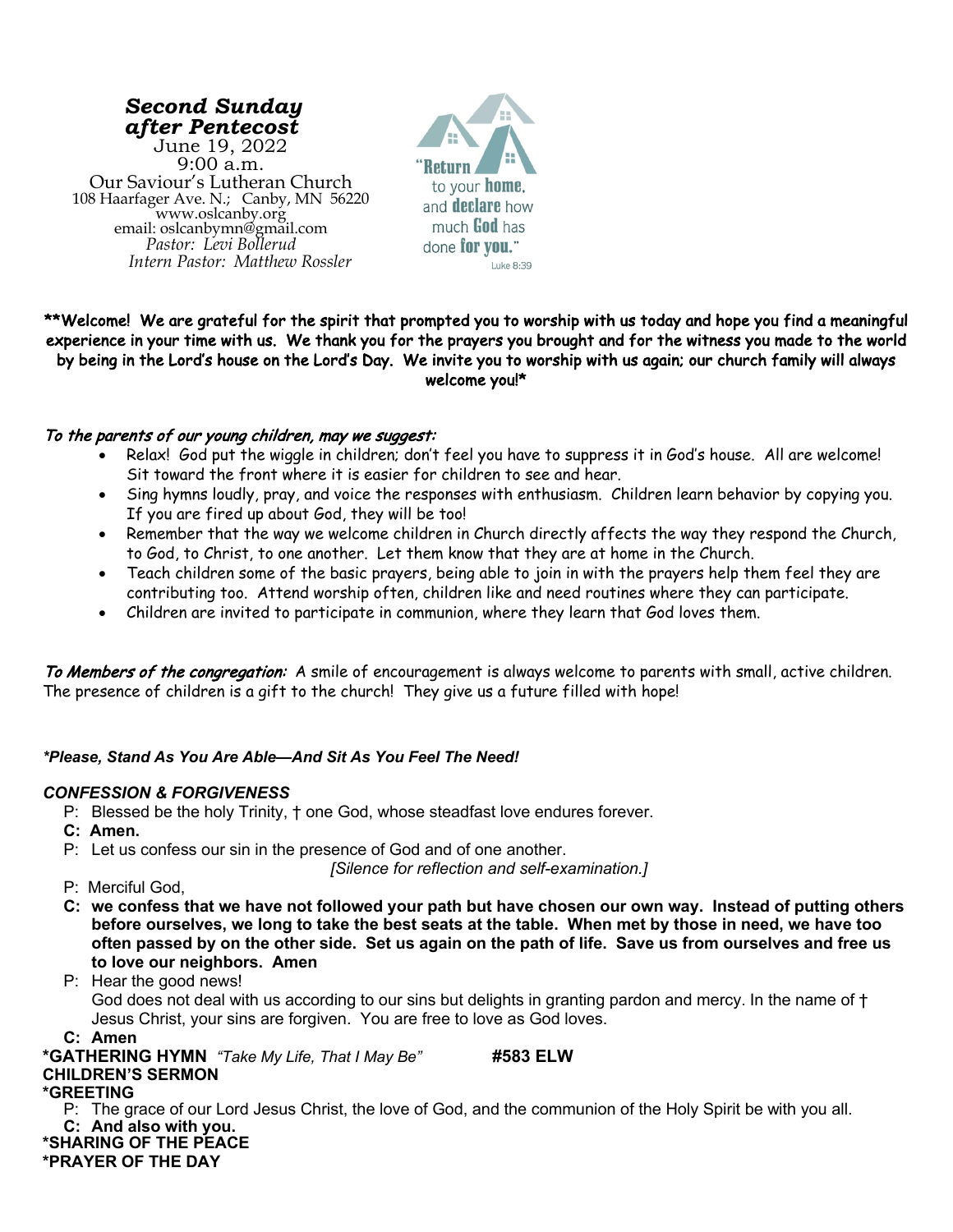## P: O Lord God,

**C: we bring before you the cries of a sorrowing world. In your mercy set us free from the chains that bind us, and defend us from everything that is evil, through Jesus Christ, our Savior and Lord. Amen**

| <b>WELCOME AND COMMENTS ON THE DAY</b>                                            |                         |                          |                                                                                                                     |  |  |  |
|-----------------------------------------------------------------------------------|-------------------------|--------------------------|---------------------------------------------------------------------------------------------------------------------|--|--|--|
| <b>FIRST READING</b>                                                              |                         | <b>Isaiah 65:1-9</b>     |                                                                                                                     |  |  |  |
| <b>PSALM 22:19-28</b>                                                             |                         |                          |                                                                                                                     |  |  |  |
| <b>SECOND READING</b>                                                             |                         | <b>Galatians 3:23-29</b> |                                                                                                                     |  |  |  |
| *GOSPEL ACCLAMATION                                                               | "Alleluia"              | pg. 142                  |                                                                                                                     |  |  |  |
| *HOLY GOSPEL                                                                      |                         | Luke 8:26-39             |                                                                                                                     |  |  |  |
| *GOSPEL RESPONSE                                                                  |                         |                          |                                                                                                                     |  |  |  |
| Glory to you, O Lord.                                                             |                         |                          |                                                                                                                     |  |  |  |
| Praise to you, O Christ                                                           |                         |                          |                                                                                                                     |  |  |  |
| <b>SERMON</b>                                                                     |                         |                          |                                                                                                                     |  |  |  |
| <b>HYMN OF THE DAY</b>                                                            | "Beautiful Savior"      | #838 ELW                 |                                                                                                                     |  |  |  |
| *APOSTLES' CREED                                                                  |                         | pg. 105                  |                                                                                                                     |  |  |  |
| <b>OFFERING</b>                                                                   |                         |                          |                                                                                                                     |  |  |  |
| *OFFERTORY PRAYER                                                                 |                         |                          |                                                                                                                     |  |  |  |
| P: God of abundance:                                                              |                         |                          |                                                                                                                     |  |  |  |
|                                                                                   |                         |                          | C: you have set before us a plentiful harvest. As we feast on your goodness, strengthen us to labor in your         |  |  |  |
| field, and equip us to bear fruit for the good of all, in the name of Jesus. Amen |                         |                          |                                                                                                                     |  |  |  |
| <b>PRAYERS OF INTERCESSION</b>                                                    |                         |                          |                                                                                                                     |  |  |  |
| Petitions end: God of grace,                                                      |                         |                          |                                                                                                                     |  |  |  |
| Response: hear our prayer.                                                        |                         |                          |                                                                                                                     |  |  |  |
| *OUR LORD'S PRAYER                                                                |                         |                          |                                                                                                                     |  |  |  |
| <b>*RECESSIONAL SONG</b>                                                          | "On Our Way Rejoicing!" | #537 ELW                 |                                                                                                                     |  |  |  |
| <i><b>*GOD'S BLESSING</b></i>                                                     |                         |                          |                                                                                                                     |  |  |  |
| and always.                                                                       |                         |                          | P: The God of peace, Father, †Son, and Holy Spirit, bless you, comfort you, and show you the path of life this day  |  |  |  |
| C: Amen                                                                           |                         |                          |                                                                                                                     |  |  |  |
| *DISMISSAL                                                                        |                         |                          |                                                                                                                     |  |  |  |
|                                                                                   |                         |                          | P: So now together, we go out into God's great creation, and with the power of the Holy Spirit, ever present in our |  |  |  |
| hearts, let's change some lives.                                                  |                         |                          |                                                                                                                     |  |  |  |
| C: We will! Alleluia!                                                             |                         |                          |                                                                                                                     |  |  |  |
| <b>SENDING SONG</b>                                                               | "Go Now In Peace"       | Projected                |                                                                                                                     |  |  |  |
|                                                                                   |                         |                          |                                                                                                                     |  |  |  |

## *Postlude*

Portions of this liturgy are taken from S*undays & Seasons*, copyright © 2022 Augsburg Fortress. Reprinted from *Evangelical Lutheran Worship*, copyright © 2006 Augsburg Fortress. All rights<br>reserved. Used by permission of

## *Please remain in the Sanctuary until all the candles are extinguished. Thank you.*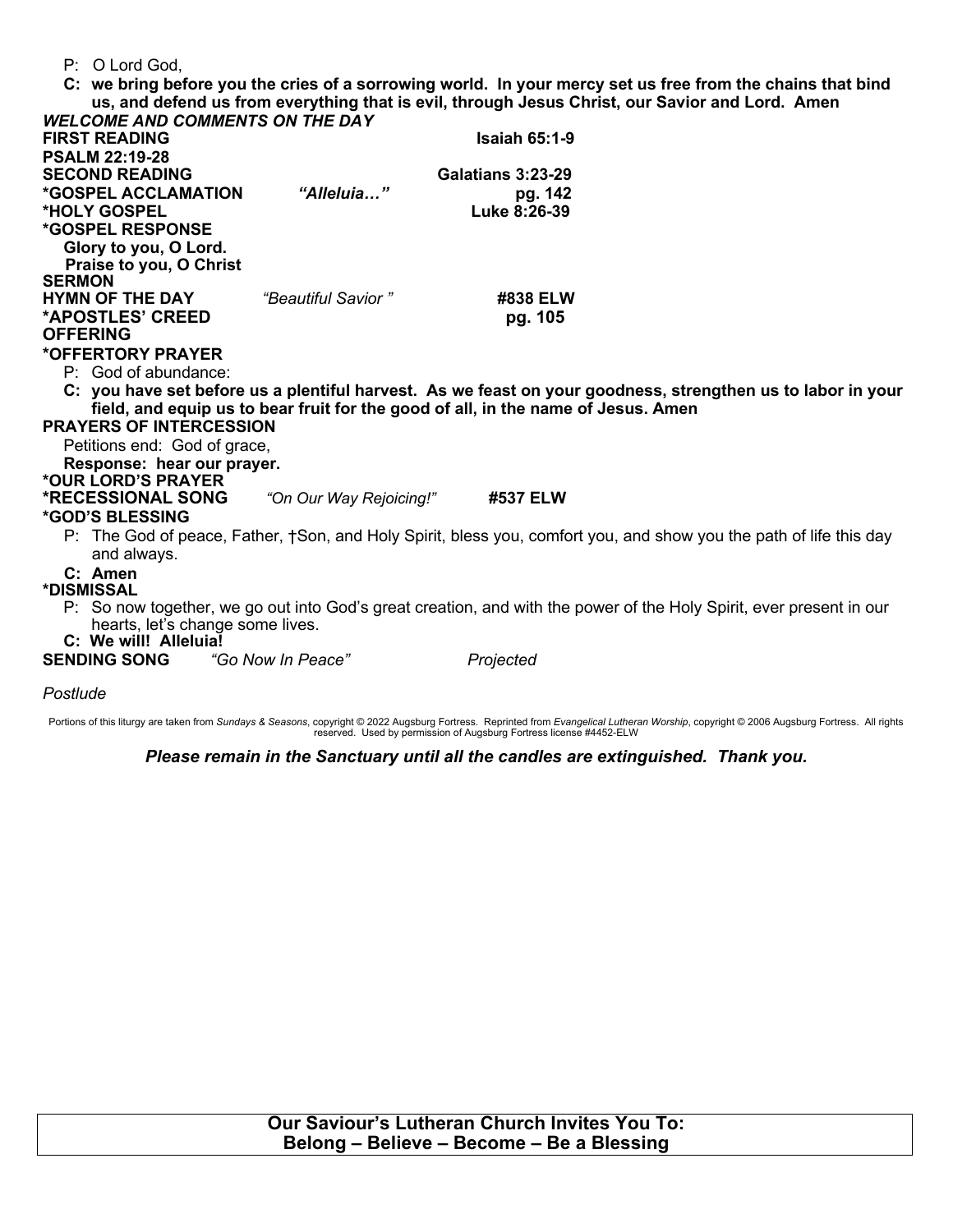**Videographers**: Mark Fokken, Rick Bueltel, & Jon Hanson

For June the Eternal Lights burn in the Sanctuary and Chapel in loving memory of David Hacker's birthday on June 11<sup>th</sup>, Ruth Kelly's birthday, June 14<sup>th</sup> and Fred Kelly's birthday, June 27<sup>th</sup>.

Given by Dana Kelly.

The Television Broadcast for today is in loving memory of Roger Nelson, whose birth to eternal life was June 15, 2016. Given by Family.

# June Mission Calendar

- 24<sup>th</sup>: In loving memory of Avis Harding's birthday today. Given by Curt & Marilyn Rangaard. 24<sup>th</sup>: In loving memory of Audrey Citterman's (Pauline Oellien's sister)
	- birthday today. Given by Pauline Oellien.

*We ask God's guidance and prayers* for all those who have special needs: Shirley Markegard, Charlotte Thompson, Nick Benson, Karen Ouverson Pohlen, Bonnie Olson, Aiden Conrad, Debra (Haugen) Galecki, Linda Chaney, Troy Hoffman, Kara Mortenson, Ken Club, Fred Full, Myrna Tesch, Patty McLain (Sherri Full's sister), Lyla Nelson, Nina Benz, Katrina Vick, Debbie Cornell, Dane Nordquist, Delroy Thompson, John Cornell, Joyce Brouwer, Mary Adler, Robert Kokesh, Fern Emmons and granddaughter Gabrielle, Fran Beecher, Patricia Hoffman, Bruce Garrels, Karin Livermore, Deanna Stephenson, Dean Hedge, Sandra Nelson, Sherry Olson, Linda Vlaminck and all whom we name before you in our hearts. May God strengthen all who are in need.

**We continue to pray for the Leaders** of the Nations, for all the Peacekeeping forces and especially for the service men and women connected with OSL, both those who remain deployed and those who now feel the safety of home: Andrew Fokken, Anthony Nemitz, Cody Dinius, Ross Larson, Nicole Nelson (granddaughter of Larry & Joanne Nelson), Ethan Webster, Tony Geier, Ryan Stoks, Nicholas Schultz, Tony Nelson, Kirk Larson, Ryan Otto, Tyson Coil, Christopher Oellien, Stephanie Geier. **May God continue to strengthen these committed military personnel and their families**. If anyone has been omitted or you would like to add a name, please contact the church office. We ask God to surround them and their loved ones with His love and presence.



Save the dates for Vacation Bible School - August 8-11, 2022, 5:30p.m. (we will serve a meal) and class will start at 6:00p.m. and go to 7:30p.m. Volunteer and child registration can be done at https://www.myvbs.org/oslcanby. If you have any issues please feel free to call the church office – 223-5528.

LEAF FUND SCHOLARSHIP Lutheran Aid Education Fund is a fund to help further a person's  $\sum_{n=1}^{\infty}$   $\sum_{n=1}^{\infty}$  post-secondary education. This is open to members who have or will be graduating  $\left(\frac{1}{\lambda}\right)$  this spring. For more information or an application form, please contact the church  $\Box$  office or a member of the LEAF Committee. Deadline to apply is August 19, 2022.



Quilting Tomorrow, Monday, June 20<sup>th</sup> - 9:00a.m.